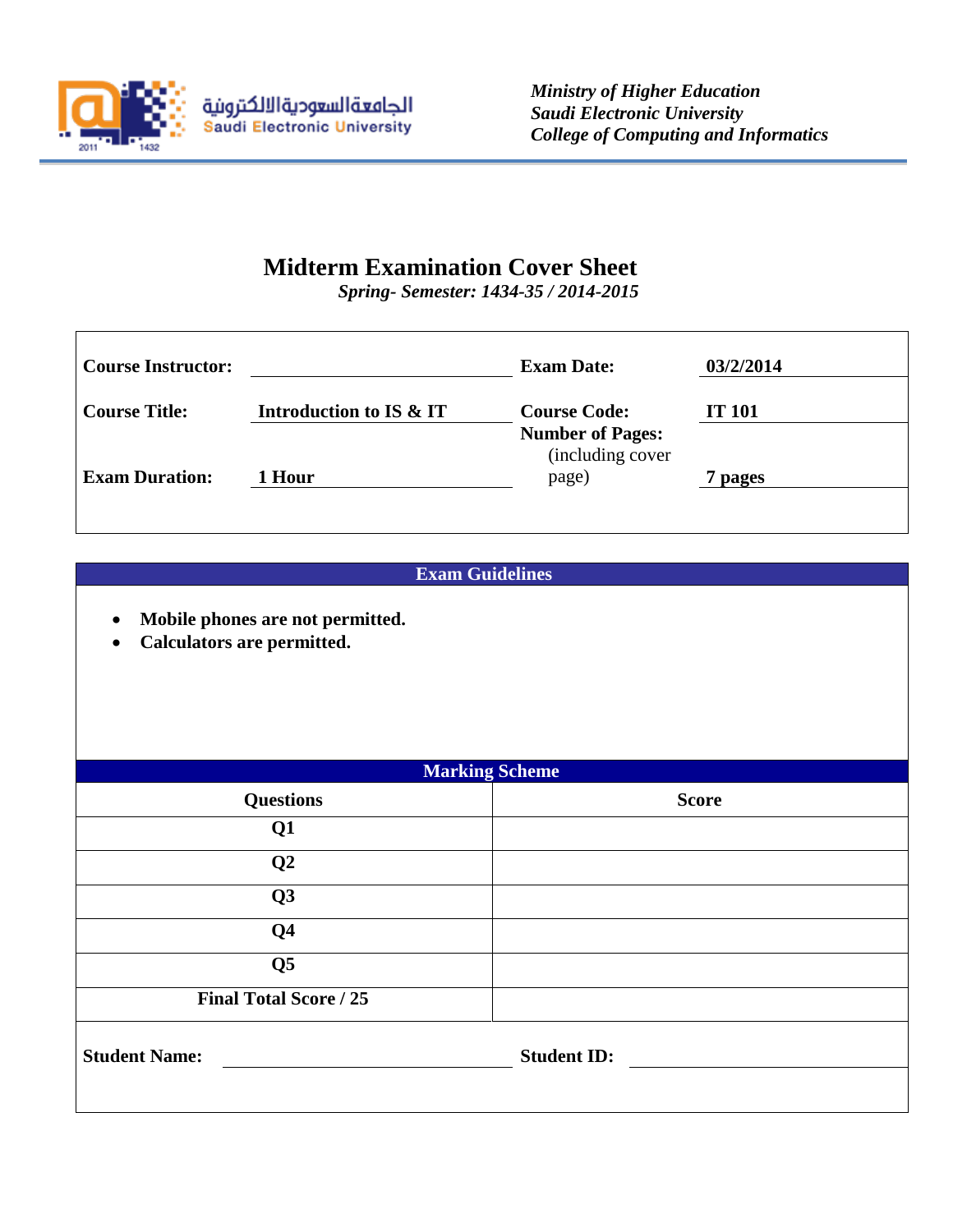## **Section 1: Multiple Choice Questions**

# **Q1. For the following MCQs, circle one correct answer**

 **[20 marks, 2 marks for each question]** 

- 1) Fundamental role of Information Systems in business include:
	- a. Support of Strategies for Competitive Advantage
	- b. Support of Business Decision Making
	- c. Support of Business Processes and Operations
	- d. All of above
	- e. None of above
- 2) Data Mining is the procedure of
	- a. Analyzing a data warehouse
	- b. Focusing on a single topic
	- c. Extract data from other databases
	- d. All of the above
- 3) Which of the following is responsible for the management and coordination of activities and the sharing of the resources of the computer?
	- a. Application Software
	- b. Motherboard
	- c. Operating System
	- d. RAM
- 4) Expanding a company's product offering into global markets is an example of  $a(n)$  \_\_\_\_\_\_\_\_\_\_\_\_\_\_\_\_\_\_\_\_\_\_ strategy.
	- a. Cost leadership
	- b. Differentiation.
	- c. Growth
	- d. Alliance

ssass massa massa ole anno monocontra advise

- 5) The function of an input device is:
	- a. To convert data into electronic form for entry into a computer system.
	- b. To convert electronic information produced by the computer system into human-intelligible form for presentation to end-users.
	- c. To interpret computer program instructions
	- d. To transmit directions to other components of the computer system.
- 6) An \_\_\_\_\_\_\_\_\_\_\_\_\_\_\_ is a network inside an organization that uses Internet technologies to provide an Internet-like environment within the enterprise.
	- a. Extranet.
	- b. Omninet.
	- c. Intranet.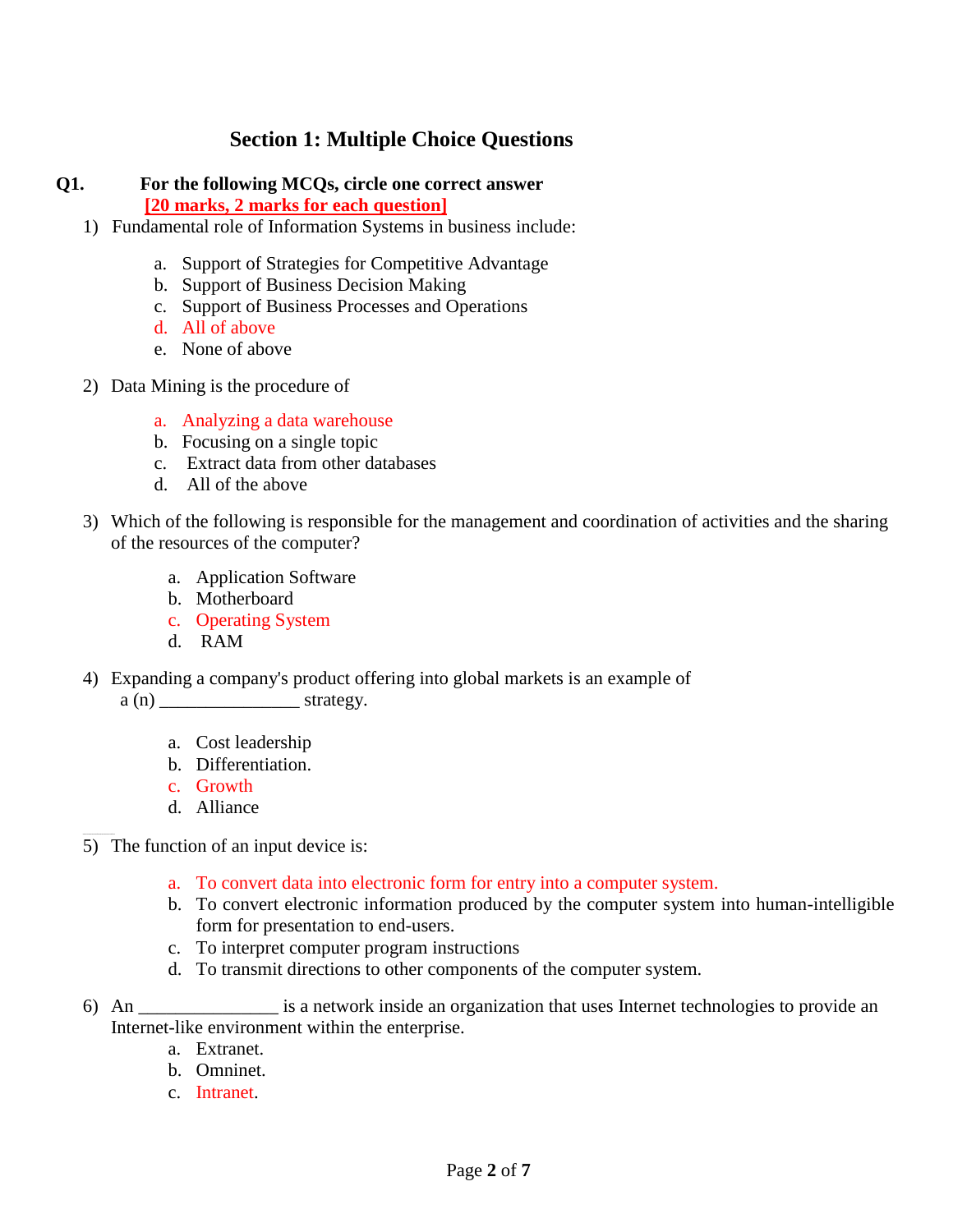d. None of the above.

\_\_\_\_\_\_\_\_\_\_\_\_\_\_\_.

- 7) When employees in a project team use email to send and receive messages and use video conferences to hold electronic meetings and coordinate their activities, they are using
	- a. Transaction processing systems.
	- b. Process control systems.
	- c. Enterprise collaboration systems.
	- d. Decision support systems.
- 8) Which of the following are considered general purpose application software packages?
	- a. Education and entertainment
	- b. Electronic mail
	- c. System utilities
	- d. Programming languages.
- 9) The tables in a relational database are flat files which have rows and columns. Each row represents a in the file.
	- a. Field
	- b. Record
	- c. File
	- d. Relation
- 10) Offline devices:
	- a. are directly attached to the CPU
	- b. are not controlled by the CPU
	- c. are controlled by the CPU
	- d. can replace the CPU.
- 11) Which of the following is a competitive strategy?
	- a. New entries into the market
	- b. Innovation
	- c. Bargaining power
	- d. Substitutes

12) Investments in information technology that build valuable new relationships allow a firm to:

- a. Lock in the supplier.
- b. Lock in the customer
- c. Lock out competition
- d. All the above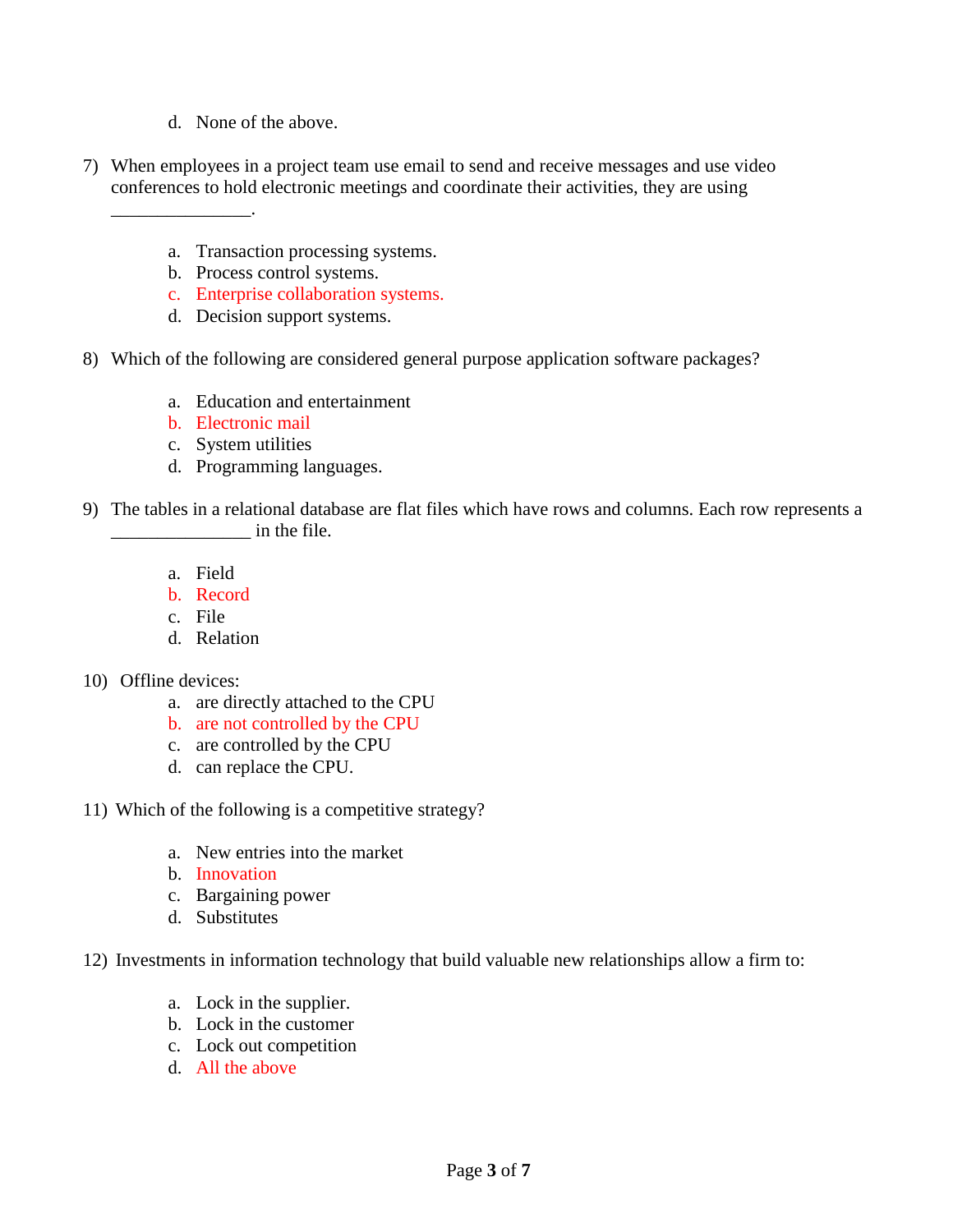- 13) The central processing unit (CPU) consists of:
	- b. the Control unit and the RAID unit
	- c. Arithmetic-logic unit and the RAID unit
	- d. the RAID unit and the Fuzzy Logic unit
	- e. the Control unit and the Arithmetic-logic unit

14) Success in today's dynamic business environment depends heavily on maximizing the use of Internetbased technologies and Web-enabled information systems to meet the competitive requirements of

a. Customers

\_\_\_\_\_\_\_\_\_\_\_\_\_\_\_.

- b. Suppliers
- c. business partners
- d. All of the choices are correct.
- 15)Which database model allows many-to-many relationships among records so that a data element can be accessed by following one of several paths?
	- a. Hierarchical
	- b. Network
	- c. Object-oriented
	- d. Relational
- 16)A communications medium that consists of one or more central wires surrounded by thick insulation is called cable.
	- a. Coaxial
	- b. fiber optic
	- c. twisted-pair
	- d. packet-transmission

17)Explicit knowledge deals with:

- a. Data, documents, and things written down or stored on computers.
- b. "How-to" knowledge, which resides in workers.
- c. Using data mining techniques to capture external information.
- d. All of the choices are correct

18)The \_\_\_\_\_\_\_\_\_\_\_\_\_\_\_ operation is used to create a subset of the columns contained in the temporary tables created by the select and join operations.

a. Link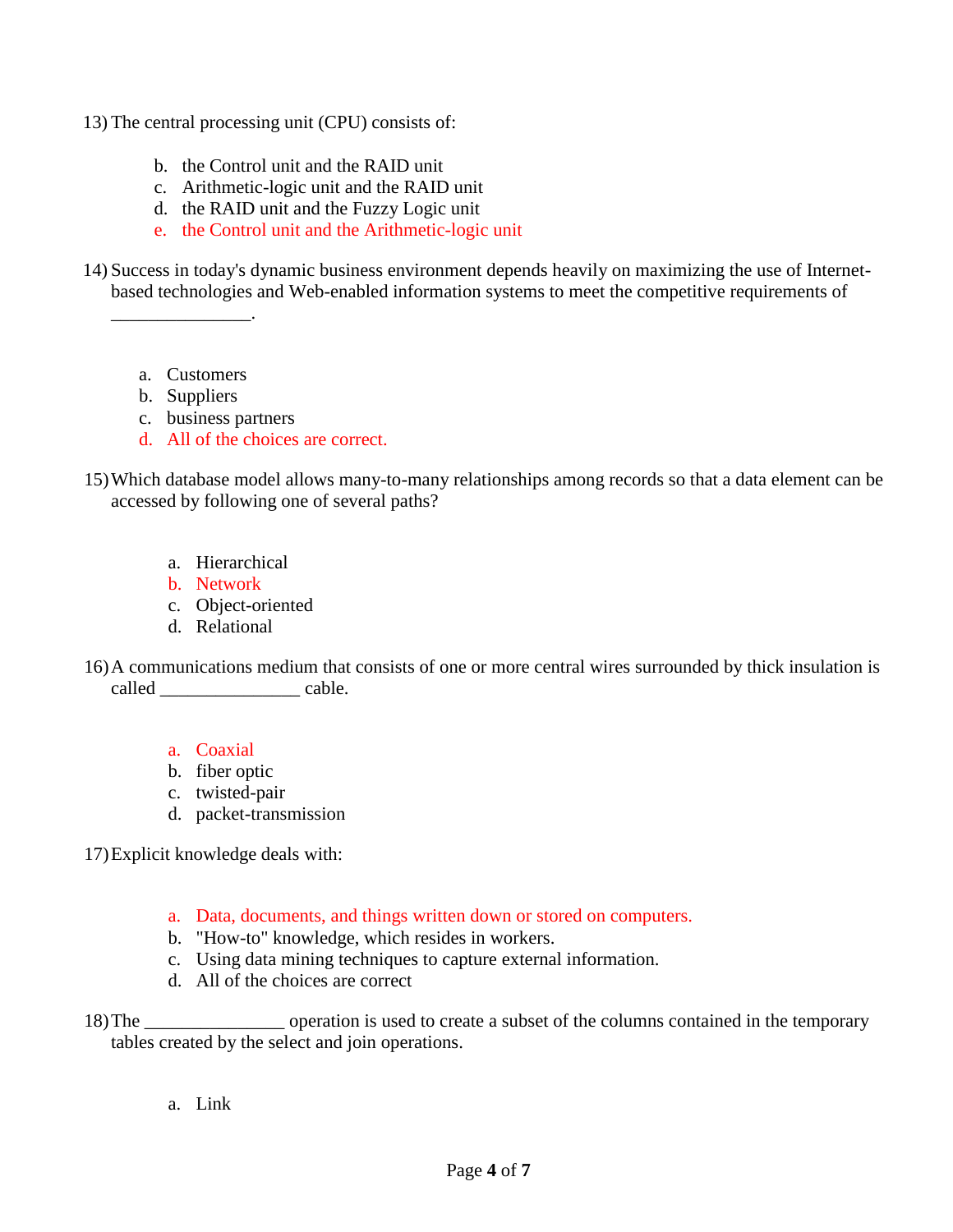- b. Relate
- c. Project
- d. Merge
- 19) A (n) \_\_\_\_\_\_\_\_\_\_\_\_\_\_\_ is a standard set of rules and procedures for the control of communication in a network.
	- a. Amplification
	- b. Algorithm
	- c. Protocols
	- d. transponders
- 20) Information systems that focus on operational and managerial applications in support of basic business functions, such as accounting or marketing, are known as \_\_\_\_\_\_\_\_\_\_\_\_\_\_\_\_\_\_\_\_\_\_\_\_
	- a. functional business systems
	- b. strategic information systems
	- c. executive information systems
	- d. knowledge management systems

## **Section 2: True/False Questions**

#### **Q2. Answer the following questions with TRUE or FALSE: [10 marks, 1 mark for each question]**

| 1. A company that places a strategic focus on customer value recognizes<br>that quality, rather than price, has become a primary determinant in a<br>customer's perception of value. |              |  |
|--------------------------------------------------------------------------------------------------------------------------------------------------------------------------------------|--------------|--|
| 2. Use of Internet technologies to empower business processes,<br>e-commerce, and enterprise collaboration is called E-Business.                                                     | T            |  |
| 3. A compiler is a translation program that converts high-level<br>instructions into a set of binary instructions (machine code) for<br>execution.                                   | T            |  |
| 4. Moore's Law refers to the exponential growth in the number of<br>transistors per integrated circuit, which quadruples computer power<br>every two months.                         | $\mathbf{F}$ |  |
| 5. Network structure is similar to relational structure.                                                                                                                             | $\mathbf{F}$ |  |
| 6. Bandwidth is typically measured in characters per second (CPS).                                                                                                                   | $\mathbf{F}$ |  |
| 7. IS and IT and Internet technologies play vital roles in business and<br>improve the effectiveness and efficiency of business processes.                                           | $\mathbf{T}$ |  |
| 8. Decision support systems (DSS) provide managerial end users with                                                                                                                  |              |  |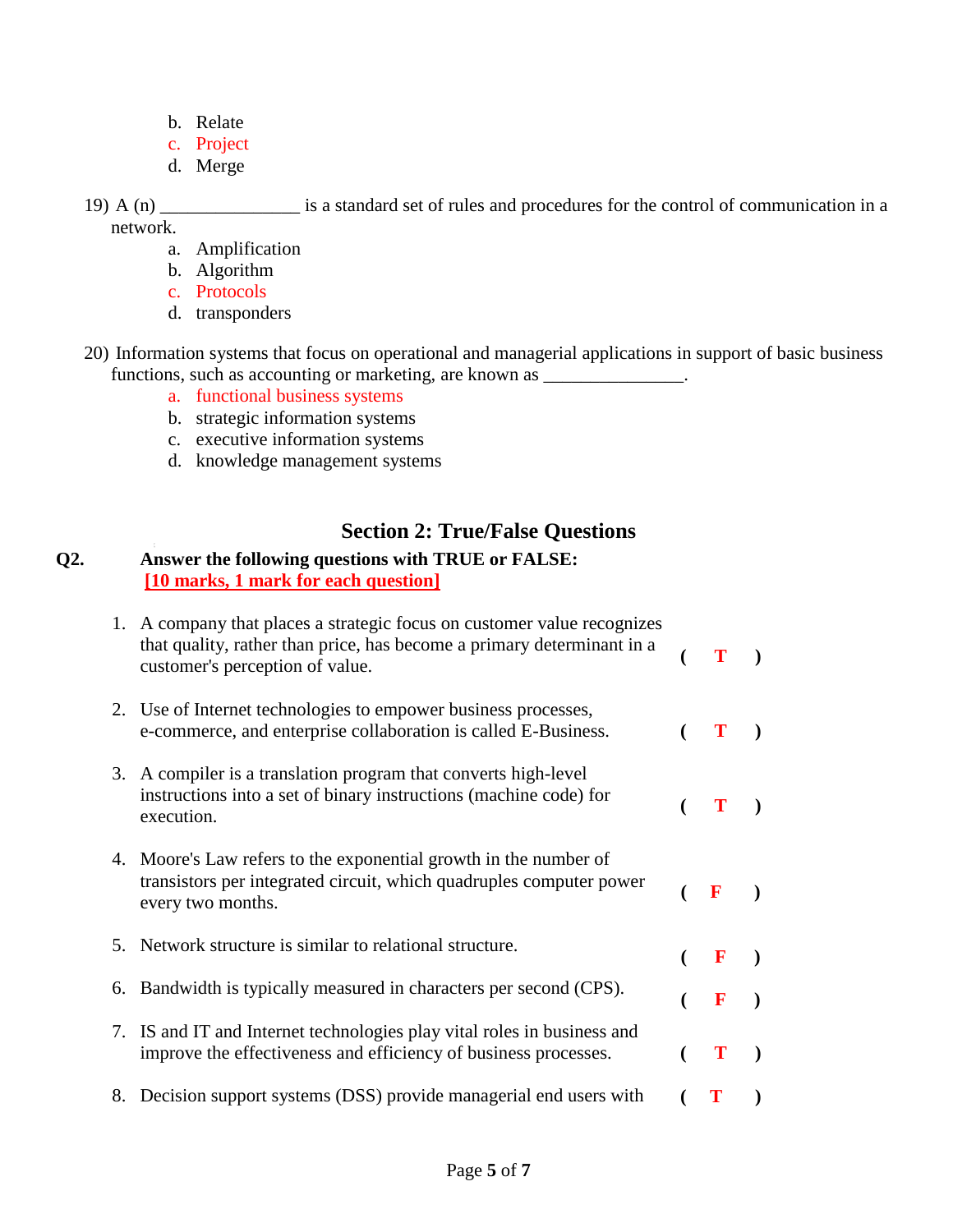ad hoc and interactive support of their decision-making processes.

- 9. The computing power of microcomputers currently exceeds that of the mainframe computer of previous generations, at a fraction of the cost. **( T )**
- 10. Computer peripherals typically consist of hardware devices, such as Computer peripherals typically consist of hardware devices, such as  $( \mathbf{F} )$  keyboards, and productivity tools, such as word processing software.

## **Section 3: Short Essay Questions**

For this part of questions elaborate in your own words and give appropriate explanation, model and example if necessary.

 **Q3. List three of major types of Information system resources. List them and briefly explain their significance. [6 marks, 1 mark for each type and 1 mark for the explanation of each point ]**

#### **Answer:**

- 1. People Resources
	- a. IS Specialists
	- b. End Users
- 2. Hardware Resources
	- a. Machines the computing devices themselves
	- b. Media where data is stored
- 3. Software Resources
	- a. Programs instructions that tell the computer what to do
		- i. System Software runs the computer
		- ii. Application Software a particular use by end users
	- b. Procedures instructions on how to use the system
- 4. Data Resources
	- a. Data unorganized facts and figures
	- b. Information data organized so that it has value to the organization
- 5. Network Resources
	- a. Communications Media- the physical pathways over which signals travel
	- **b.** Network Infrastructure hardware, software, and data technologies needed to support communications networks.